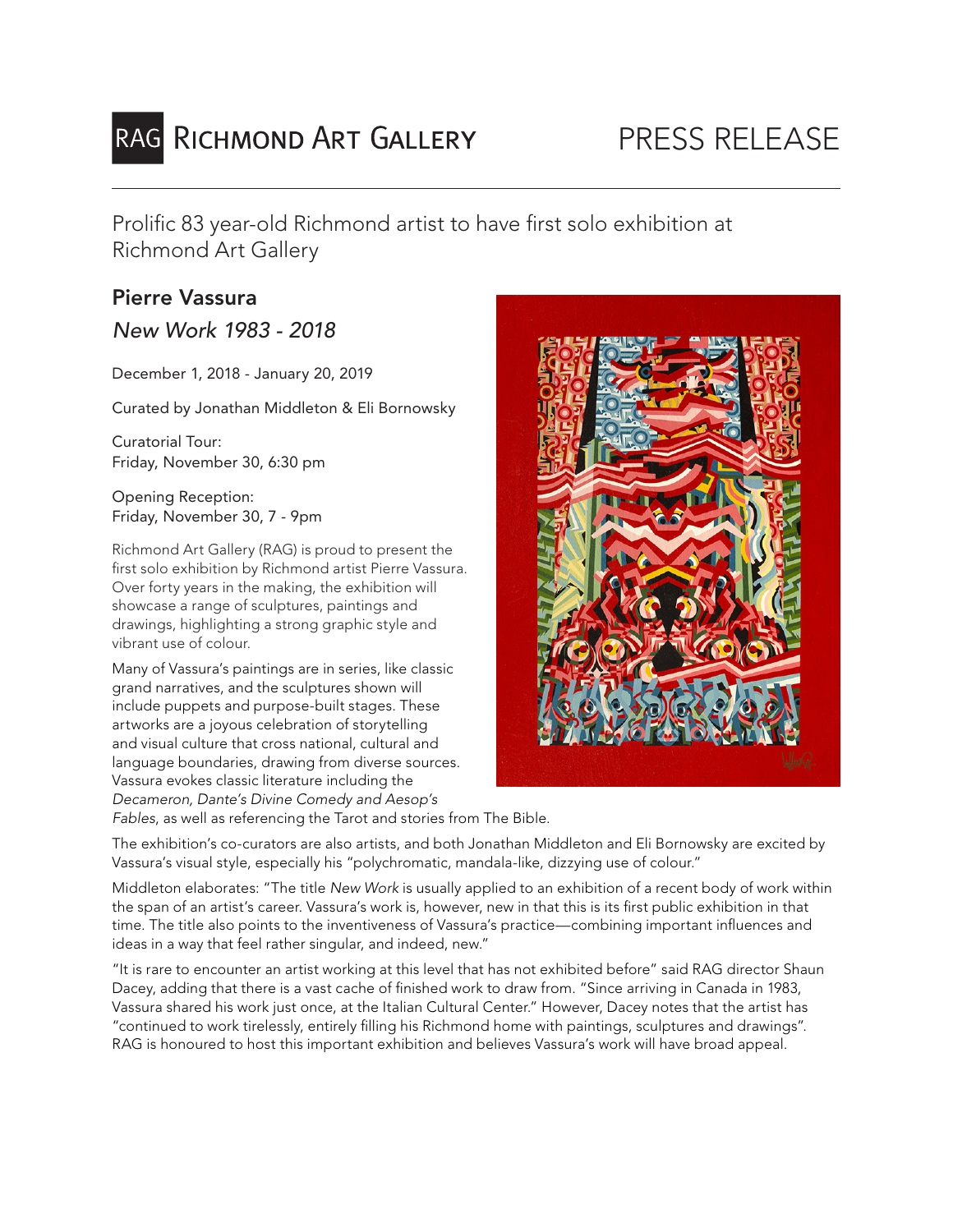#### BIOGRAPHY

Pierre Vassura was born Romagna, Italy in 1935. The son of an architect and teacher, he enrolled in agricultural studies following the death of his father at age thirteen. Farming was not his passion however, and at age twenty Vassura moved to France in search of artistic experiences. He first secured work as a ceramic designer at the Faiencerie de St. Clement, and later a ceramic studio in Cote d'Azure, Vallauris-Juan les Pins. Vassura became a technical and production expert in several ceramic factories in Switzerland, France, Italy and Israel and he participated in Israel's vibrant emerging ceramics industry with Palceramic in Haifa. With the Beit-Hagefen Art Gallery, Vassura first exhibited his paintings in Tel-Aviv and Haifa from 1963 to 1965. In this fruitful period, Vassura also met his future wife, Fotiny with whom he would have two children. In the early 1980's Vassura and his family moved to Richmond, BC. In 2002, Vassura exhibited a mature body of work at Vancouver's Italian Cultural Centre, *Pierre Vassura: New Work 1983 - 2018* is his first major solo exhibition.

#### THE CURATORS

Born in Alberta, Eli Bornowsky received his BFA in Visual Arts from the Emily Carr Institute in Vancouver (2005) and completed his MFA at Bard College, New York (2014). His paintings have been exhibited widely, including Richmond Art Gallery, the Contemporary Art Gallery, Vancouver Art Gallery, Western Front, Burnaby Art Gallery, Ottawa Art Gallery, G Gallery, Diaz Contemporary, and the National Gallery of Canada. Bornowsky has curated exhibitions at the Or Gallery including a series of experimental sound performances and his writing has been published in several art catalogues and in *C Magazine, Pyramid Power, Fillip Review, Setup, and the Bartleby Review*. He currently lives in Brooklyn, New York.

Jonathan Middleton is an artist, curator, and publisher based in Vancouver. Middleton served as Director/ Curator of the Or Gallery (2007-2017) and the Western Front Exhibitions Program (1999-2005). He was the founding publisher of the art periodical *Fillip* (2004-2008) and currently works as co-director of Information Office, a design and publishing studio focused on the contemporary visual arts. Middleton is a member of the Duplex Artists' Society and has presented his own work at the Contemporary Art Gallery (Vancouver), Vancouver International Film Festival, Chicago International Film Festival, VIVO Media Arts, and Tracey Lawrence Gallery, among others.

#### For high resolution images and interviews please contact

Paula Hickey Richmond Art Gallery Gallery & Exhibition Coordinator phickey@richmond.ca Tel + 1 604.247.8312